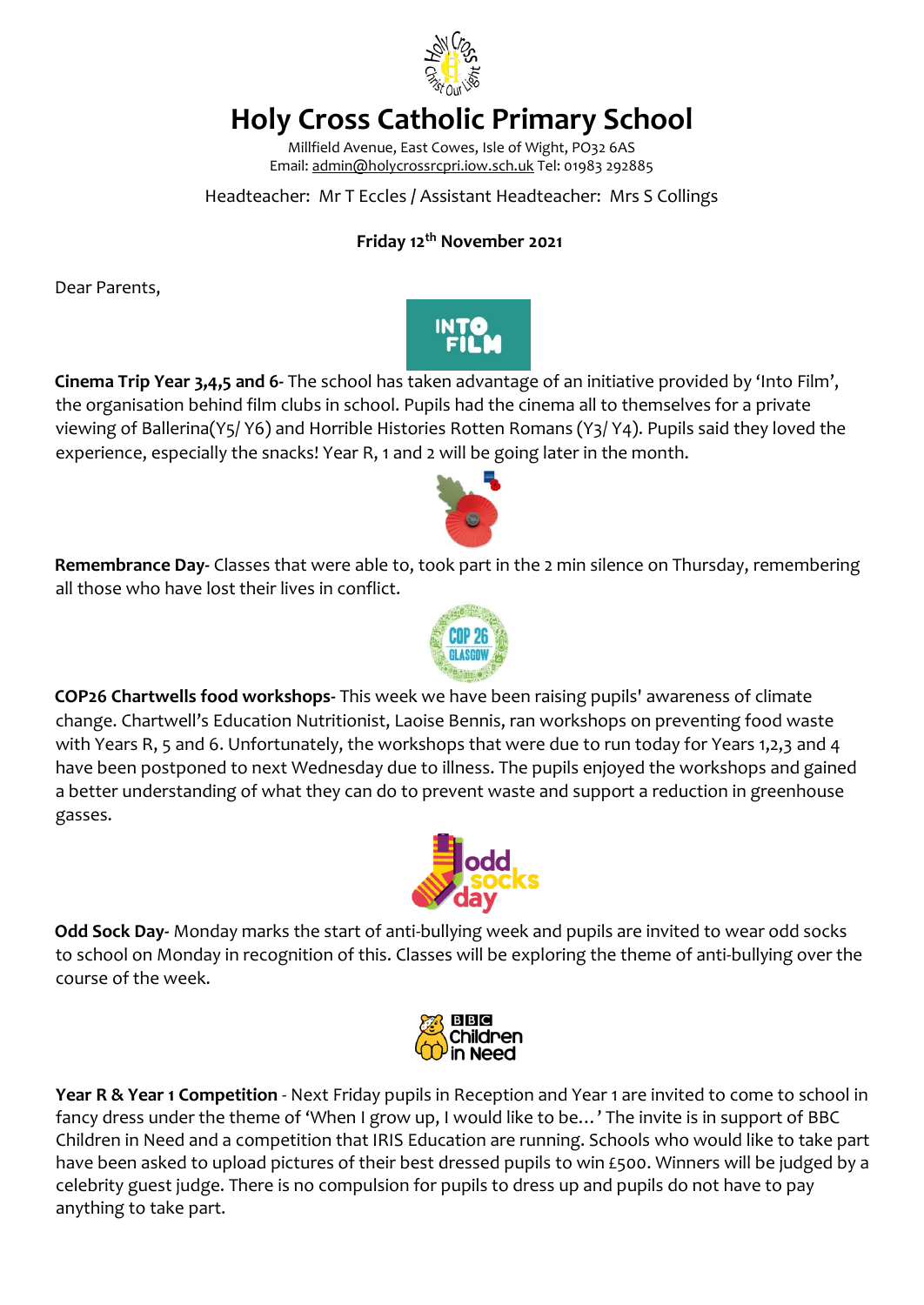**Prayer**



#### **We will remember them...**

*"They grow not old As we that are left grow old. Age shall not weary them, Nor the years condemn. At the going down of the sun, And in the morning, We will remember them."*

# **House Points Totals this Week...**



Badgers – 228  $Foxes - 253$ Rabbits – 128 Squirrels – 203

Well done Foxes for scoring the most house points this week. Well Done everyone!!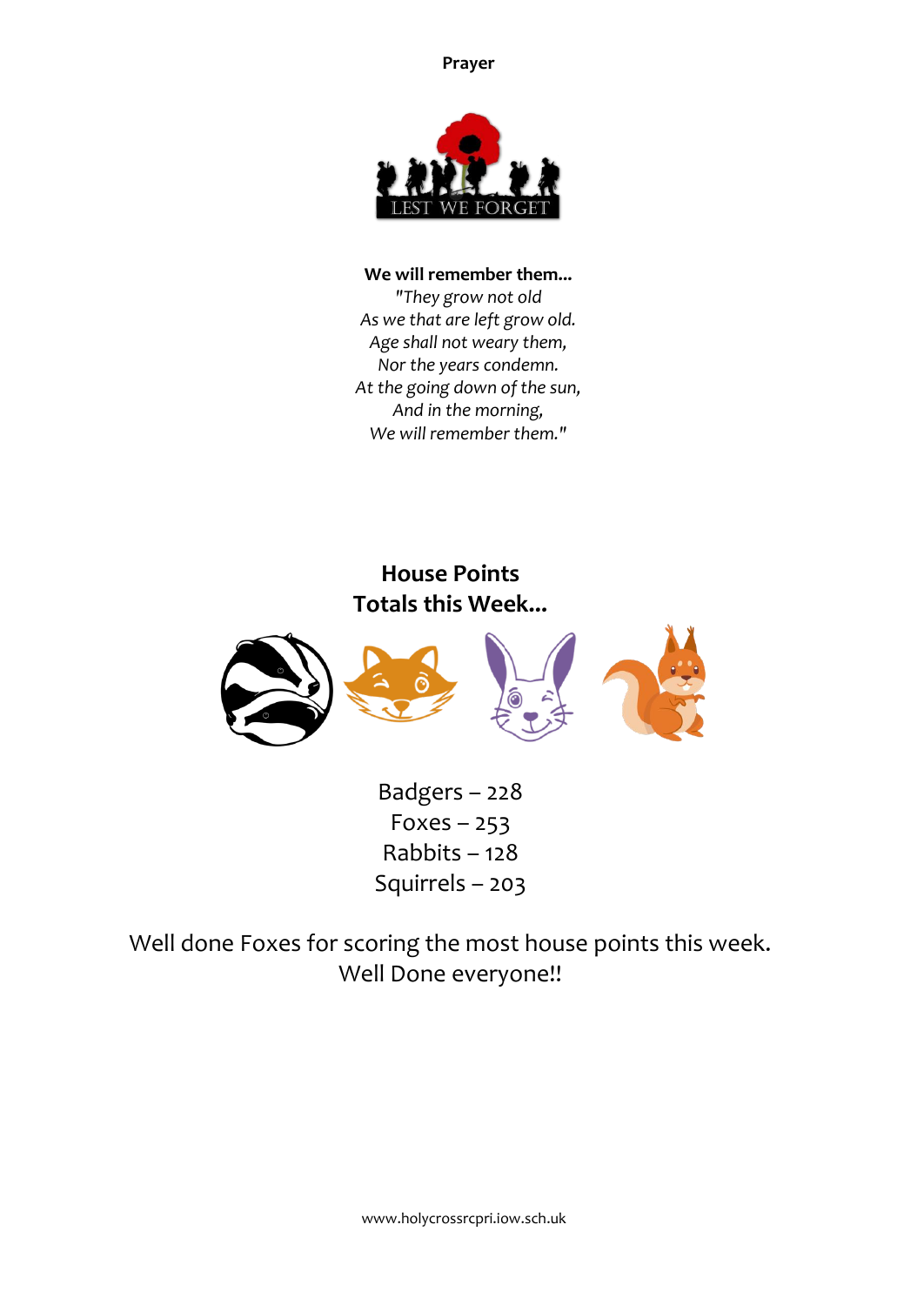

## **Reception...**

Evelyn Cross – For always working hard and sensibly, and being so helpful in class. Nuala Beeson – For creating a fantastic 3D model of The Three Bears cottage for our Goldilocks display.

### **Year 1...**

Sophia-Grace Cavner – For super learning in Maths all week and for trying hard in reading and Phonics.

Mikayla Lucas – For excellent behaviour and learning in all areas this week. Well Done!

### **Year 2...**

Jake Wells – For super use of conjunctions in English this week. Layla Chapman – For wonderful drawing in the style of Lauren Child in Art.

## **Year 3...**

Ollie Spragg, Declan McGrath, Charlie Goldthorpe, Rio Wildish-Aridegbe, Joseph Judge and Joey Wicks – For fantastic Football and great teamwork skills on Thursday's Football Match Vs Wootton.

# **Year 4...**

Courtney Rolfe-Beck – For her excellent listening and effort in Maths lessons. She has made good progress with multiplication and times tables.

Oliver Lewandowski – For his good attitude to learning in all lessons. He always tries his best and thinks carefully about his learning. He also has made great progress with his times tables.

### **Year 5...**

Thomas White - for super independent work this week. Thomas has been working really hard in all subjects this week and has even been reminding the class when they need to work quietly. Well done, Thomas.

Logan Langstaff - for his perseverance and determination coming into school having broken fingers on his writing hand. Logan has kept going this week despite this set back and has even had a go at writing with his left hand. Well done, Logan.

# **Year 6...**

Lorna Adams - For super work in computing. Lorna has shown great understanding of spreadsheets and how to manipulate them.

Jack Cooke - For super attainment in our SATs practice. Jack worked well to demonstrate his understanding across English and maths.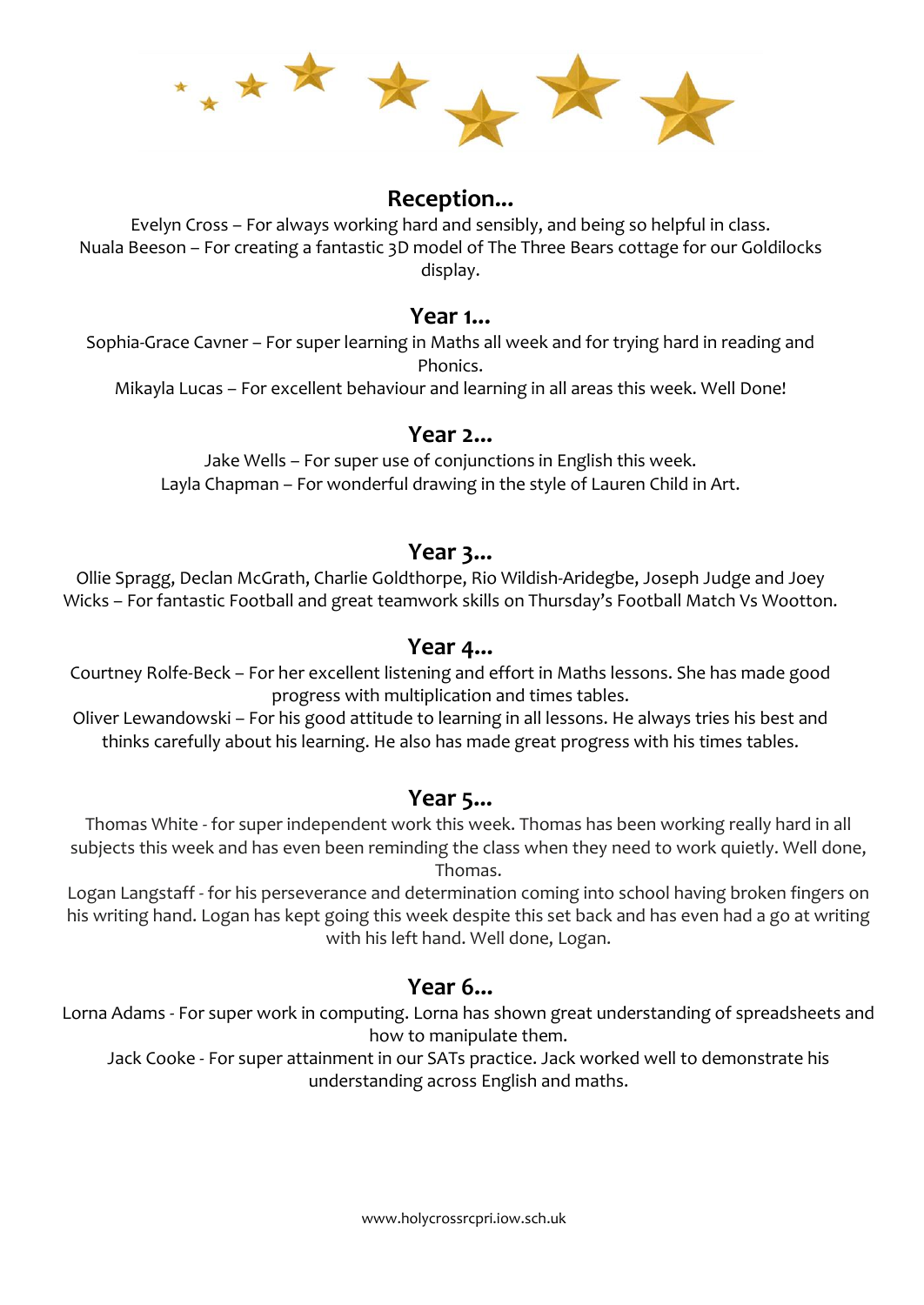# **School Tournaments:**

#### **U11 Girls Vs Bembridge – 1-4 WIN**

Goals scored by Athena Kent Y5 (Hatrick) and Darcie Ashdown Y6 Team: Katie Y6, Schyler Y6, Alexa Y6, Savanna Y6, Darcie.A Y6, Leah Y5, Carris Y5, Ella Y5, Elsie Y5, Athena Y5 and Amelia Y5

The girls showed fantastic progress and worked incredibly well as a team.

#### **U11 Boys Vs Newchurch – 3-1 LOSS**

Goal scored by Chris Hendry Y6 Team: Jack.C Y6, Lincoln Y6, Freddie Y6, Chris Y6, Jack.G Y5, Oliver.M Y5, Dan Y5, Riley Y5 and Archie Y5

They played really well until the very end. Newchurch was just slightly stronger than our boys.

#### **U9 Boys Vs Wootton – 1-1 DRAW**

Goal scored by Harry Hendry Y4 Team: Oscar.B Y4, Harry.H Y4, Frankie Y4, Joey Y3, Ollie.S Y3, Charlie Y3, Joseph Y3, Rio Y3 and Declan Y3

The U9's played so well! The game being played was 'exciting to watch' and showed fabulous team work.

# **School Notices**

#### **Term Dates**

**Odd Socks Day -** Monday 15<sup>th</sup> November

**Year 3 Stonehenge Trip -** Wednesday 17<sup>th</sup> November

**Reception Osbourne House Trip –** Thursday 18th November

**Reception Vision and Hearing Check –** Friday 19<sup>th</sup> November

**Reception Vision and Hearing NHS - Tuesday 23<sup>rd</sup> November** 

**Parents Evening –** Tuesday 23<sup>rd</sup> November

**Parents Evening –** Wednesday 24<sup>th</sup> November

**Reception, Year 1 and 2 Cinema Trip - Friday 26<sup>th</sup> November** 

Year 2 'Off the Page' Great Fire of London - Monday 6<sup>th</sup> December

**Year 3 Stonehenge Trip** - Wednesday 8 th December

**Christmas Jumper Day - Friday 10<sup>th</sup> December** 

**KS2 Sports hall Athletics - Friday 10<sup>th</sup> December** 

**Year 5 and 6 Pantomime Trip –** Monday 13<sup>th</sup> December

**Christmas Dinner –** Tuesday 21st December

**Christmas Holiday -** Wednesday 22nd December – Tuesday 4th January

**February Half Term Holiday -** Saturday 19<sup>th</sup> – 27<sup>th</sup> February

**Easter Holiday - Saturday 9<sup>th</sup> - Sunday 24th April** 

**Spring Half Term Holiday -** Saturday 28<sup>th</sup> May – Sunday 5<sup>th</sup> June

**Summer Holiday -** Friday 22<sup>nd</sup> July – Monday 5<sup>th</sup> September

www.holycrossrcpri.iow.sch.uk